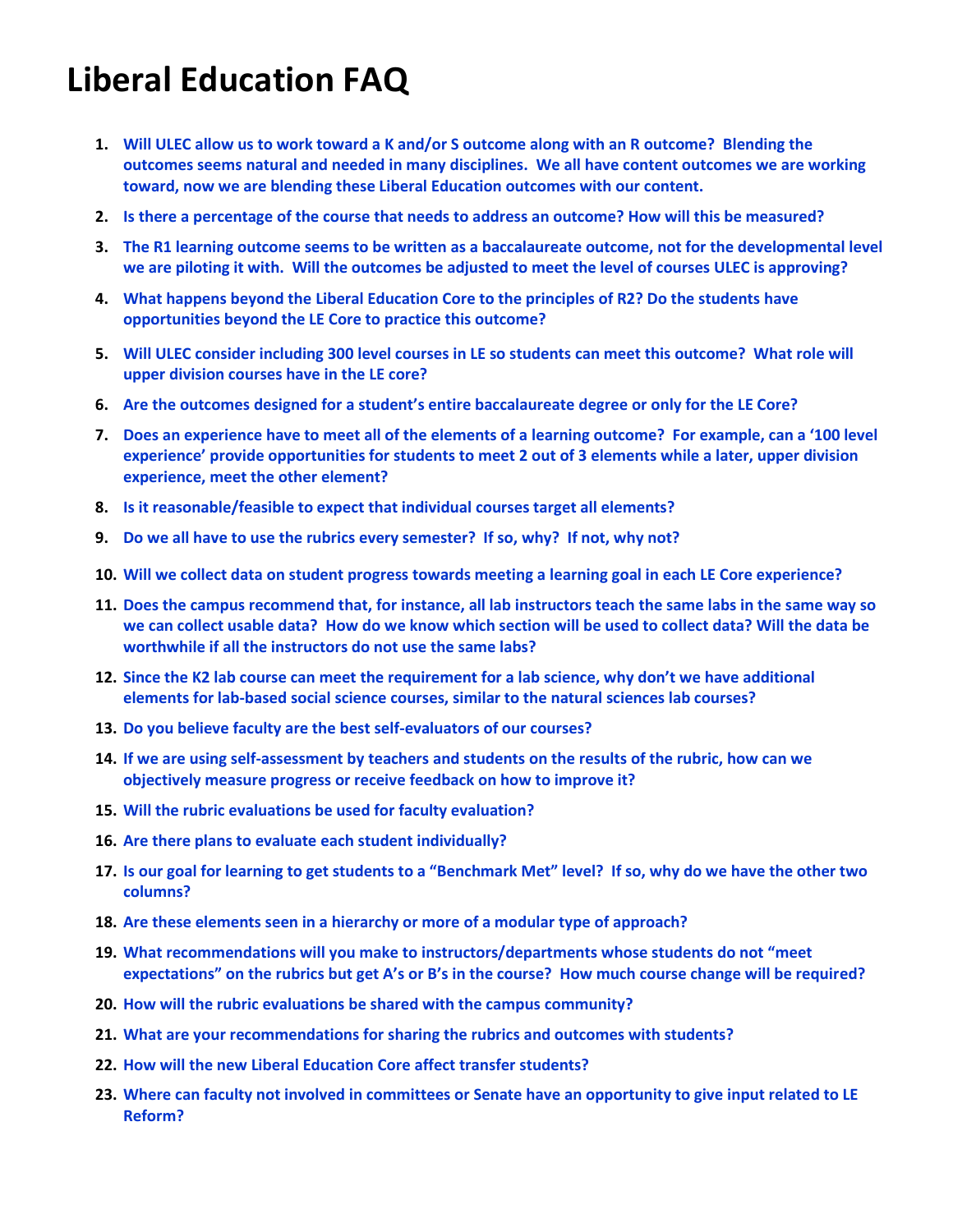<span id="page-1-1"></span>**Will ULEC allow us to work toward a K and/or S outcome along with an R outcome? Blending the outcomes seems natural and needed in many disciplines. We all have content outcomes we are working toward, now we are blending these Liberal Education outcomes with our content.**

An experience can certainly address more than one outcome. In fact, it is expected that a typical experience will address one or two outcomes. In particular, the structural design of the LE Core encourages many natural pairings between outcomes (e.g., knowledge and responsibility outcomes) within a single learning experience. Having said that, there is currently no clear consensus within ULEC on the desirability of a single experience addressing both K3 and K4.

# **[Return to Questions](#page-0-1)**

# <span id="page-1-0"></span>**Is there a percentage of the course that needs to address an outcome? How will this be measured?**

An outcomes based approach to student learning requires something of a paradigm shift away from the current credit-based system. This will take time for all of us to develop. At this point it is anticipated that there will be something of a hybrid approach. While curricular bodies don't have an explicit course percentage measurement, these bodies understand that learning takes time, especially when the particular content is very new to a student, and that this time is important to consider in evaluating whether an experience can truly provide an opportunity for a student to advance in learning to the level that we aspire.

# **[Return to Questions](#page-0-1)**

# **The R1 learning outcome seems to be written as a baccalaureate outcome, not for the developmental level we are piloting it with. Will the outcomes be adjusted to meet the level of courses ULEC is approving?**

The University Liberal Education Committee believes that the R1 learning outcome, and associated levels of learning identified in the rubric elements, can be met through a variety of offerings appropriate for all of our students.

# **[Return to Questions](#page-0-1)**

# <span id="page-1-2"></span>**What happens beyond the Liberal Education Core to the principles of R2? Do the students have opportunities beyond the LE Core to practice this outcome?**

Global learning is a key component of the UW-Eau Claire experience. Many majors will expect further student learning in global contexts. For example, majors and minors in International Business, Languages, World Politics and International Geography will have this type of learning at the core of their programs. UWEC's strength in international education through exchange programs, both sending students abroad and welcoming students from around the globe to study on our campus, certainly provides numerous opportunities for students to supplement and deepen their understanding of systems, institutions, and issues in local and global contexts and across cultures. Some of these experiences will exist within the core and some, especially in select programs, will occur outside of the core and within the academic programs (such as a study abroad experience for Language majors).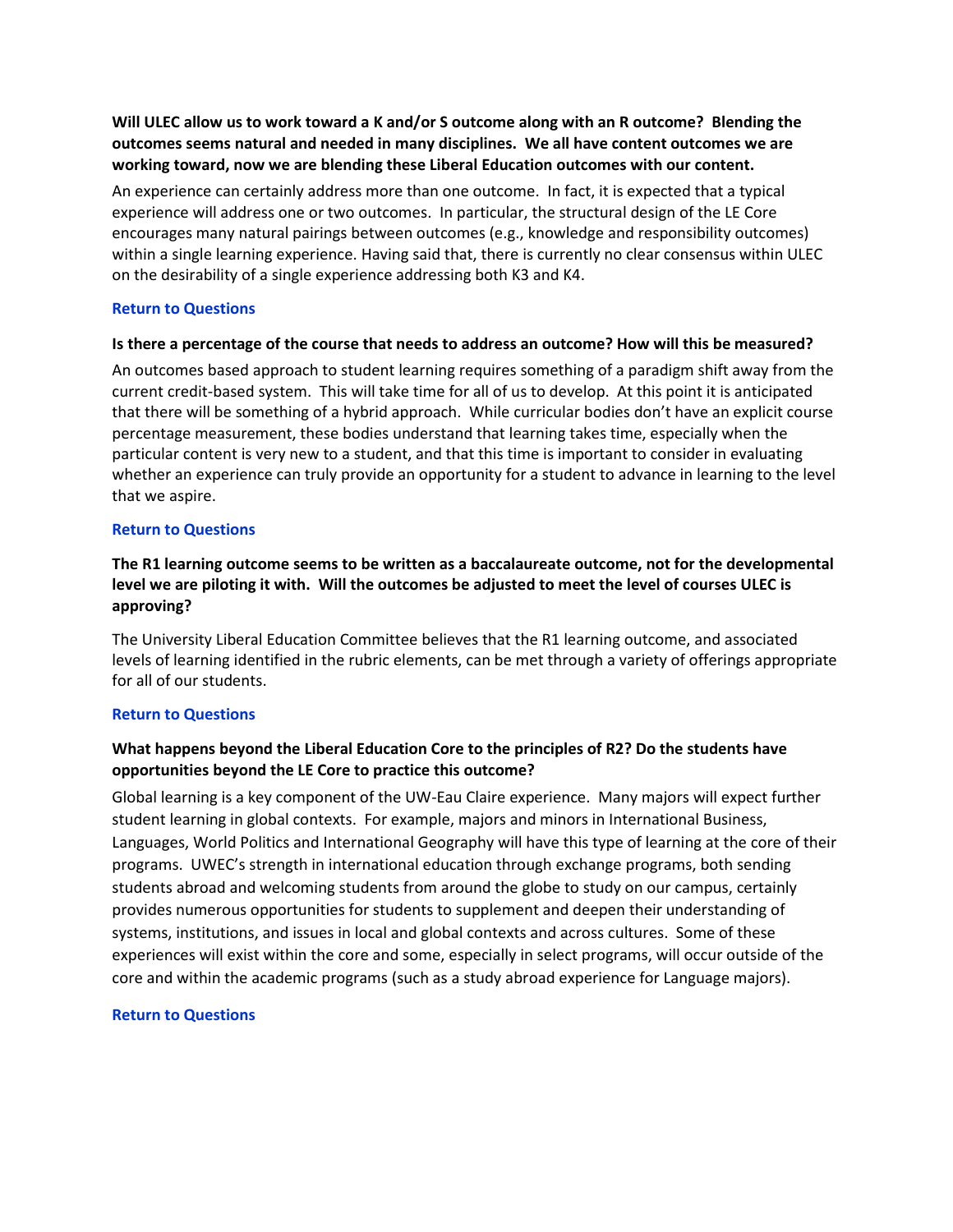# <span id="page-2-0"></span>**Will ULEC consider including 300 level courses in LE so students can meet this outcome? What role will upper division courses have in the LE core?**

Applications for inclusion in the LE Core are welcome from upper division courses. It is expected that courses in LE Core will be broadly accessible to students from all programs of study at UWEC. As such, it is expected that prerequisites will be minimal. That said, ULEC realizes that, in some cases, prerequisite skills such as mathematics, writing, and language competencies are critical for success. The need for any prerequisites must be clearly articulated in an application.

An exception to the prerequisite philosophy is present in courses within the S3 (Creativity) and I (Integrated Learning) outcomes. Within these two outcomes, our LE Core framework allows for and indeed invites contributions from Program-specific experiences that align with the stated outcomes and their associated rubric elements. Program experiences such as capstones, internships and facultystudent scholarly collaborations are examples of experiences where learning within these outcomes is likely to occur. ULEC welcomes applications from Programs that articulate these connections.

# **[Return to Questions](#page-0-1)**

# <span id="page-2-1"></span>**Are the outcomes designed for a student's entire baccalaureate degree or only for the LE Core?**

The goals of the baccalaureate and goals for the Liberal Education Core are one and the same. The 11 learning outcomes of the LE Core are aligned with the four goals of the baccalaureate degree. The baccalaureate degree at UWEC consists of a student's degree program (Bachelor of Arts [BA], Bachelor of Business Administration [BBA], Bachelor Science in Nursing [BSN], etc., the student's major program of study, a minor program of study (if necessary) and the Liberal Education Core. The articulation of learning within the LE Core is identified through the 11 LE Core learning outcomes. Learning outcomes within a student's major and/or minor are determined by the programmatic home for the major and/or minor.

#### **[Return to Questions](#page-0-1)**

# <span id="page-2-2"></span>**Does an experience have to meet all of the elements of a learning outcome? For example, can a '100 level experience' provide opportunities for students to meet 2 out of 3 elements while a later, upper division experience, meet the other element?**

Any experience that meets a Liberal Education Core learning outcome is expected to provide students with an opportunity to meet each of the rubric elements for a given outcome. It is certainly possible to further parse, for example, 'benchmark exceeded' but that parsing isn't thought necessary for assessing the quality of the LE Core.

The LE Core is not currently designed to allow 100 level courses to meet only certain elements, with upper division courses meeting the remaining elements. The LE Core was designed with the understanding that each experience would address all of the elements.

#### **[Return to Questions](#page-0-1)**

#### <span id="page-2-3"></span>**Is it reasonable/feasible to expect that individual courses target all elements?**

Yes, we believe it's reasonable for courses to provide students with opportunities to meet each element of the rubric for a given outcome.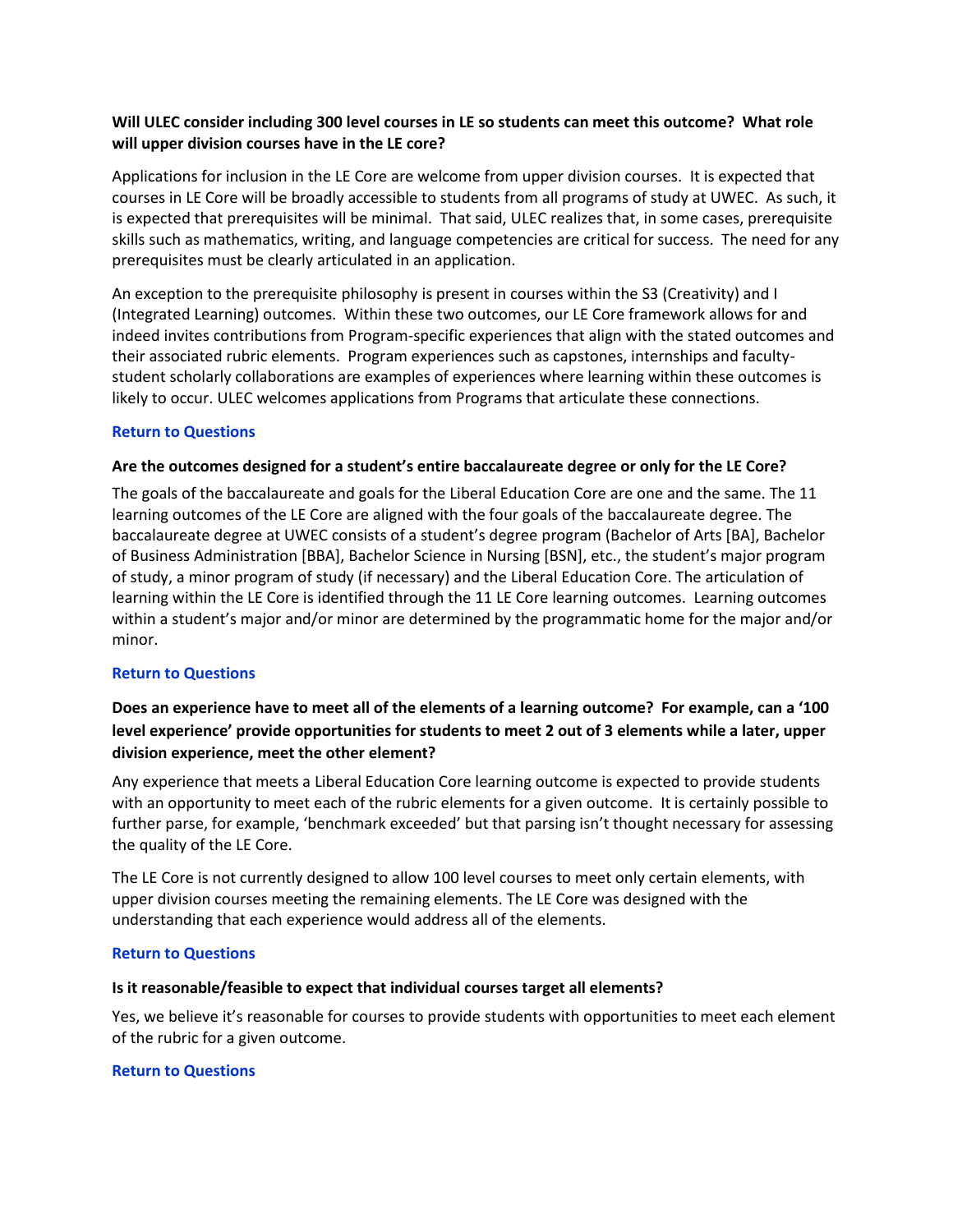# <span id="page-3-0"></span>**Do we all have to use the rubrics every semester? If so, why? If not, why not?**

It is crucial that all LE Core experiences use the rubric to collect data on student learning each time the experience is taught. This approach has several benefits. It will give instructors regular feedback on student learning, which can inform timely curricular modifications to improve student learning. It will also give the campus a rich set of data to aggregate and allow for more meaningful and useful conversations in assessing the quality of the LE Core. We acknowledge that this is an additional workload expectation, but we have simplified the process of collection as much possible so as to align with the natural workload of teaching.

# **[Return to Questions](#page-0-1)**

# <span id="page-3-1"></span>**Will we collect data on student progress towards meeting a learning goal in each LE Core experience?**

Yes, instructors will be expected to collect data each time that they teach a course. This data will be reported in an aggregate way so that individual student data will only be known to the instructor. The data will be further aggregated by outcome to facilitate broader campus dialogue and actions regarding the quality of learning within the LE Core.

# **[Return to Questions](#page-0-1)**

**Does the campus recommend that, for instance, all lab instructors teach the same labs in the same way so we can collect usable data? How do we know which section will be used to collect data? Will the data be worthwhile if all the instructors do not use the same labs?**

All instructors of a lab course within outcome K1 need to address all elements of the rubric. This does not mean that all labs need be taught in the same way. It simply means that all students participating in such experiences will have opportunities to advance their understanding of the natural sciences through learning experiences directed at each of the elements.

All sections will report student learning data to help us measure the effectiveness of the Liberal Education Program. As such, assessment data will be aggregated across all laboratory sections and shared broadly with the university and specifically with various curricular bodies for discussion and appropriate actions. Individual instructors will have access to this aggregate data to reflect on the effectiveness of their own teaching practice specifically as it relates to student learning under the K1 lab learning outcome.

# **[Return to Questions](#page-0-1)**

# <span id="page-3-2"></span>**Since the K2 lab course can meet the requirement for a lab science, why don't we have additional elements for lab-based social science courses, similar to the natural sciences lab courses?**

A K2 lab course will need to address the elements of the K2 rubric as well as the two elements articulated in the K1 rubric that address lab experiences.

#### **[Return to Questions](#page-0-1)**

#### <span id="page-3-3"></span>**Do you believe faculty are the best self-evaluators of our courses?**

We believe that faculty teaching the course are in the best position to determine the progress of student learning in their sections. Faculty are encouraged to discuss student learning with each other through opportunities afforded through formal departmental curriculum meetings, hallway conversations, and CETL communities of practice.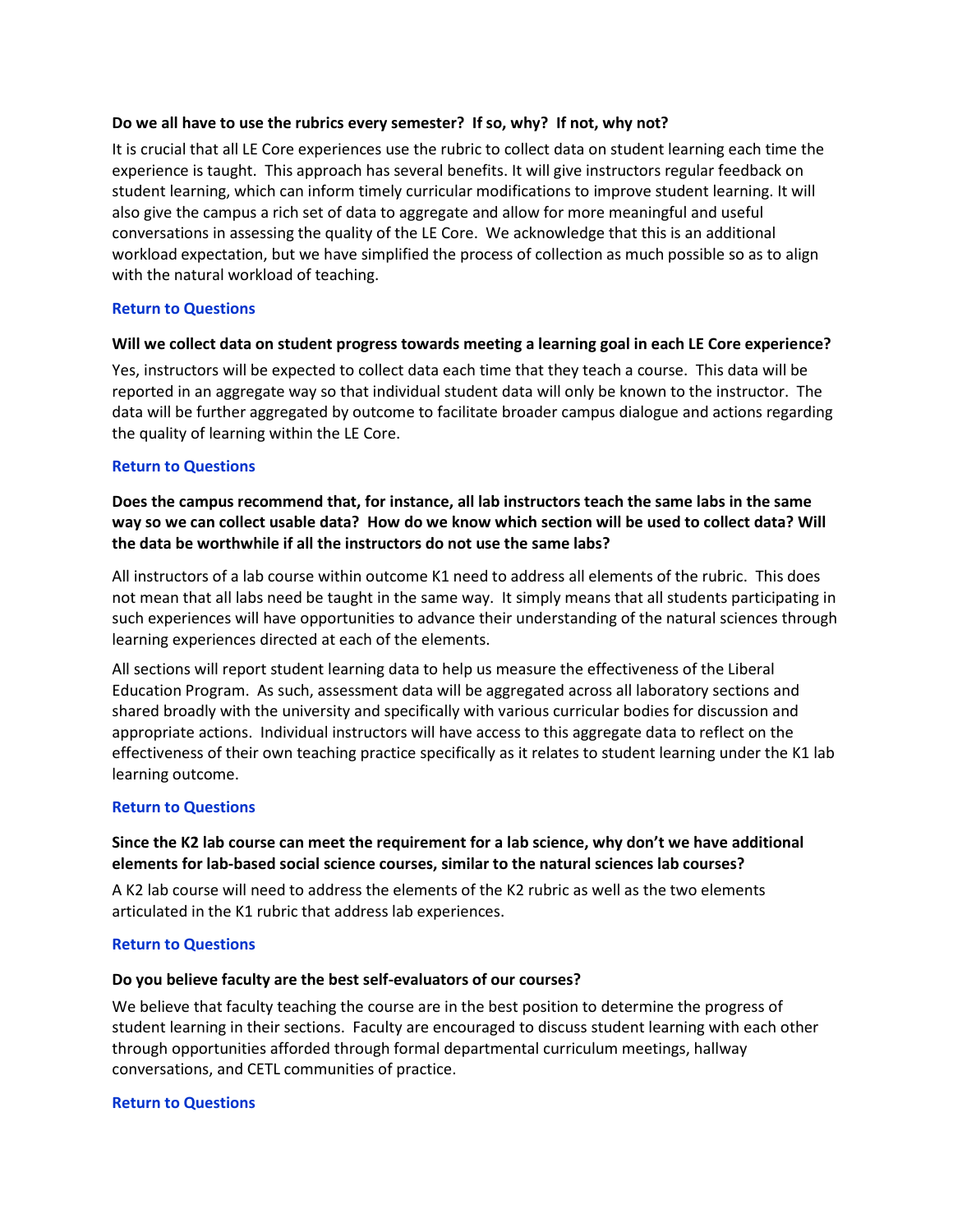# <span id="page-4-0"></span>**If we are using self-assessment by teachers and students on the results of the rubric, how can we objectively measure progress or receive feedback on how to improve it?**

We believe the self-assessment data will provide a realistic picture of student learning in the LE Core. Instructors are best equipped to use that data to make informed, intentional adjustments to their curriculum to improve student learning. Continual collection and reflection on the assessment results will help us make meaningful progress toward improving student learning in the LE Core.

# **[Return to Questions](#page-0-1)**

# <span id="page-4-1"></span>**Will the rubric evaluations be used for faculty evaluation?**

Absolutely not. The process of collecting data on student learning under each outcome is intended to inform the campus on the quality of the Liberal Education Core. Faculty evaluation is a separate matter and is clearly articulated in department evaluation plans.

# **[Return to Questions](#page-0-1)**

# **Are there plans to evaluate each student individually?**

The use of a rubric associated with a learning outcome is always for the purpose of assessing the quality of the Liberal Education Program. There are no plans to assess each student individually in regards to their achievement of the learning outcomes within the LE Core. Even setting aside obvious practical concerns, our assessment plan would make it impossible to drill down to this level.

# **[Return to Questions](#page-0-1)**

# <span id="page-4-2"></span>**Is our goal for learning to get students to a "Benchmark Met" level? If so, why do we have the other two columns?**

The use of the categories 'benchmark not met', 'benchmark met', and 'benchmark exceeded' was determined to provide guidance for campus conversations about the Liberal Education Core, and to help individual faculty and groups of faculty reflect on student learning in their courses. We chose to use only three columns to facilitate data collection so that we can move on to the important work of reflecting both collectively and individually on the data.

#### **[Return to Questions](#page-0-1)**

# <span id="page-4-3"></span>**Are these elements seen in a hierarchy or more of a modular type of approach?**

There is no assumption of a hierarchy among the elements. None is to be considered more or less important than others. The order is simply a result of the fact that something has to be listed first.

#### **[Return to Questions](#page-0-1)**

# <span id="page-4-4"></span>**What recommendations will you make to instructors/departments whose students do not "meet expectations" on the rubrics but get A's or B's in the course? How much course change will be required?**

No significant course change will necessarily be required. Rather, the assessment process provides opportunities to continuously consider and refine LE Core experiences and the LE Core. The decision about a course grade is entirely up to the instructor.